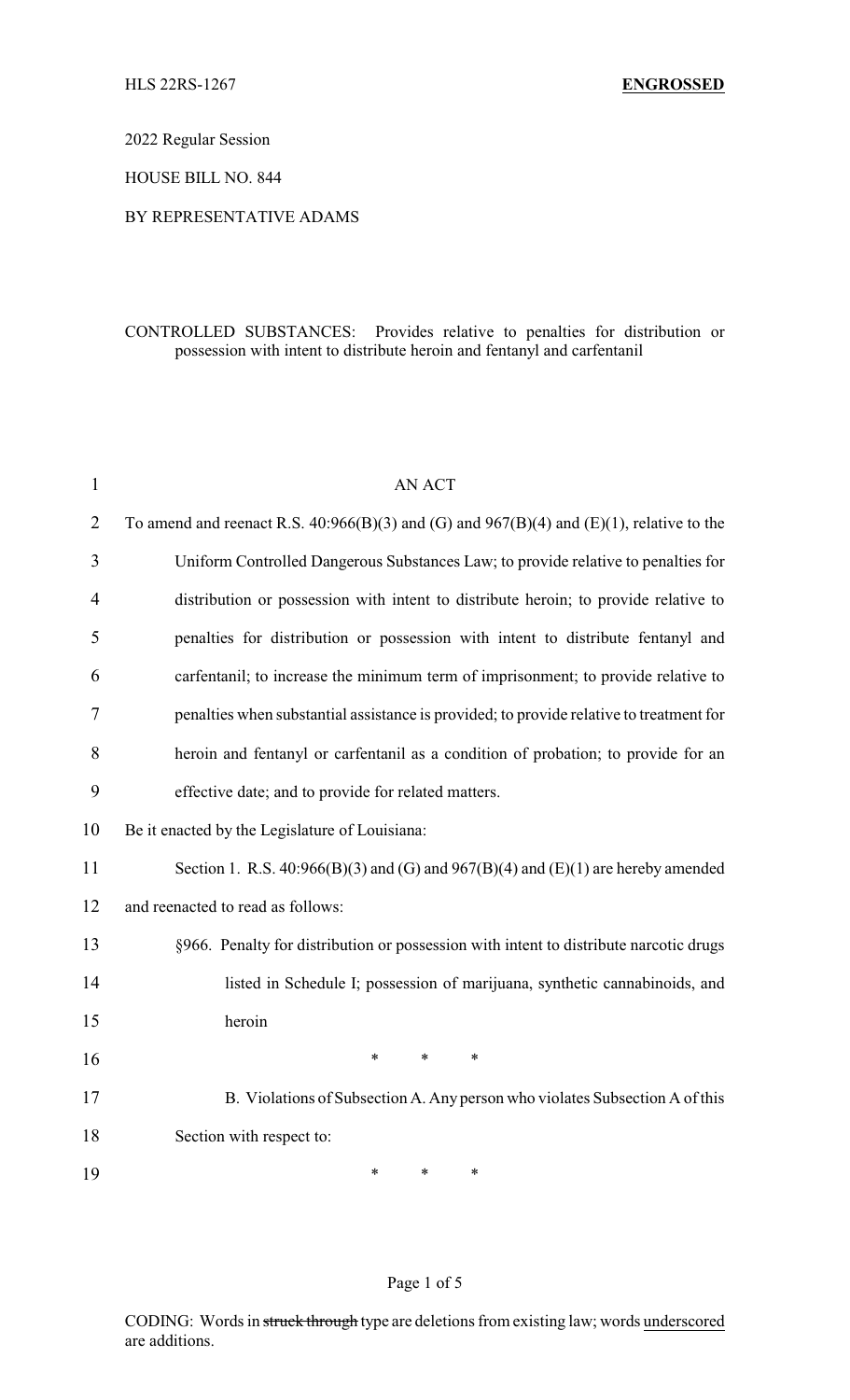| 1              | (3) A substance classified in Schedule I that is the narcotic drug heroin or a          |
|----------------|-----------------------------------------------------------------------------------------|
| $\overline{2}$ | mixture or substance containing a detectable amount of heroin or its analogues, upon    |
| 3              | conviction for any amount, shall be imprisoned at hard labor for not less than five     |
| 4              | ten years nor more than forty years and may, in addition, be required to pay a fine     |
| 5              | of not more than fifty thousand dollars. However, in the event the state determines     |
| 6              | the defendant has provided substantial assistance to the state or a law enforcement     |
| 7              | agency in connection with the investigation or enforcement of the provisions of the     |
| 8              | Uniform Controlled Dangerous Substances Law or the provisions of the Controlled         |
| 9              | Substances Act of 1970 as amended (21 U.S.C. 801 et seq.), the state or district        |
| 10             | attorney may, prior to imposition of sentence, file in the court record of the          |
| 11             | proceeding a Notice of Providing Substantial Assistance or a motion stating that the    |
| 12             | defendant has provided substantial assistance as described in this Paragraph. If the    |
| 13             | state or district attorney files a Notice of Providing Substantial Assistance or motion |
| 14             | stating the defendant has provided substantial assistance, the court shall make a       |
| 15             | determination or finding on the court record of the proceeding stating whether the      |
| 16             | defendant has provided such substantial assistance. If the court determines the         |
| 17             | defendant has provided substantial assistance, the court may impose a sentence of       |
| 18             | imprisonment at hard labor for not less than five years nor more than twenty years,     |
| 19             | and in addition may require the defendant to pay a fine of not more than twenty         |
| 20             | thousand dollars. Any sentence imposed pursuant to this Paragraph shall be served       |
| 21             | without the benefit of parole, probation, or suspension of sentence.                    |
| 22             | $\ast$<br>∗<br>*                                                                        |
| 23             | Treatment for heroin addiction as a condition for probation. (1) Upon<br>G.             |
|                |                                                                                         |

24 conviction of Paragraph  $(\overline{B})(3)$  or  $(C)(4)$  of this Section, possession with intent to 25 distribute heroin or possession of heroin, the court may suspend any sentence which it imposes and place the defendant on probation pursuant to Code of Criminal Procedure Article 893. The court may order the division of probation and parole of the Department of Public Safety and Corrections to conduct a presentence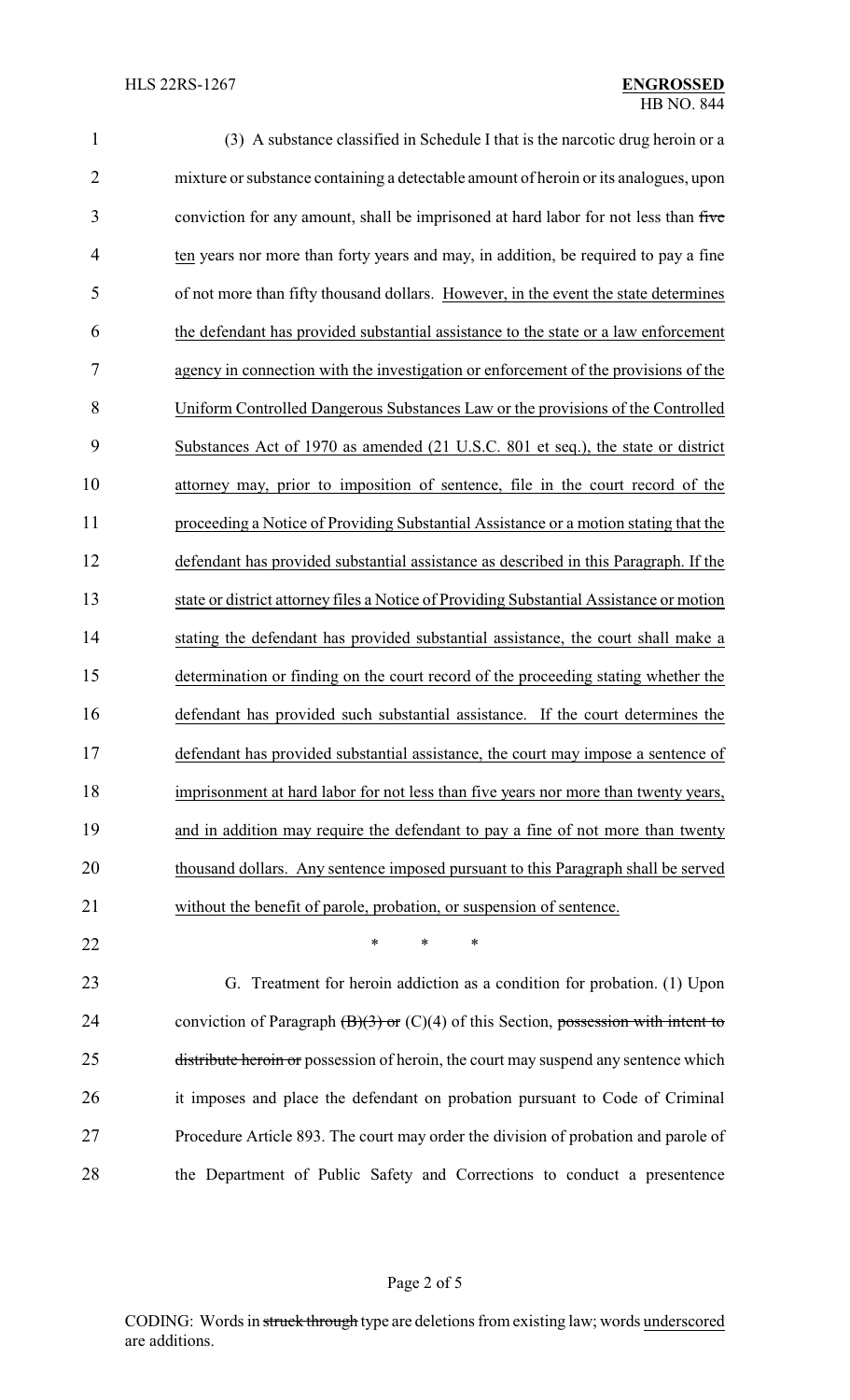| $\mathbf{1}$   | investigation, or may order the defendant to obtain a substance abuse evaluation, for    |
|----------------|------------------------------------------------------------------------------------------|
| $\overline{2}$ | the purpose of determining whether the defendant has a substance abuse disorder.         |
| 3              | *<br>*<br>*                                                                              |
| $\overline{4}$ | §967. Prohibited acts--Schedule II, penalties                                            |
| 5              | *<br>*<br>*                                                                              |
| 6              | B. Violations of Subsection A. Any person who violates Subsection A of                   |
| 7              | this Section with respect to:                                                            |
| 8              | *<br>*<br>$\ast$                                                                         |
| 9              | (4) Fentanyl or a mixture or substance containing a detectable amount of                 |
| 10             | fentanyl or its analogues, or carfentanil or a mixture or substance containing a         |
| 11             | detectable amount of carfentanil or its analogues, upon conviction for any amount,       |
| 12             | shall be imprisoned at hard labor for not less than five ten years nor more than forty   |
| 13             | years and may, in addition, be required to pay a fine of not more than fifty thousand    |
| 14             | dollars. However, in the event the state determines the defendant has provided           |
| 15             | substantial assistance to the state or a law enforcement agency in connection with the   |
| 16             | investigation or enforcement of the provisions of the Uniform Controlled Dangerous       |
| 17             | Substances Law or the provisions of the Controlled Substances Act of 1970 as             |
| 18             | amended (21 U.S.C. 801 et seq.), the state or district attorney may, prior to            |
| 19             | imposition of sentence, file in the court record of the proceeding a Notice of           |
| 20             | Providing Substantial Assistance or a motion stating that the defendant has provided     |
| 21             | substantial assistance as described in this Paragraph. If the state or district attorney |
| 22             | files a Notice of Providing Substantial Assistance or motion stating the defendant has   |
| 23             | provided substantial assistance, the court shall make a determination or finding on      |
| 24             | the court record of the proceeding stating whether the defendant has provided such       |
| 25             | substantial assistance. If the court determines the defendant has provided substantial   |
| 26             | assistance, the court may impose a sentence of imprisonment at hard labor for not        |
| 27             | less than five years nor more than twenty years, and in addition may require the         |
| 28             | defendant to pay a fine of not more than twenty thousand dollars. Any sentence           |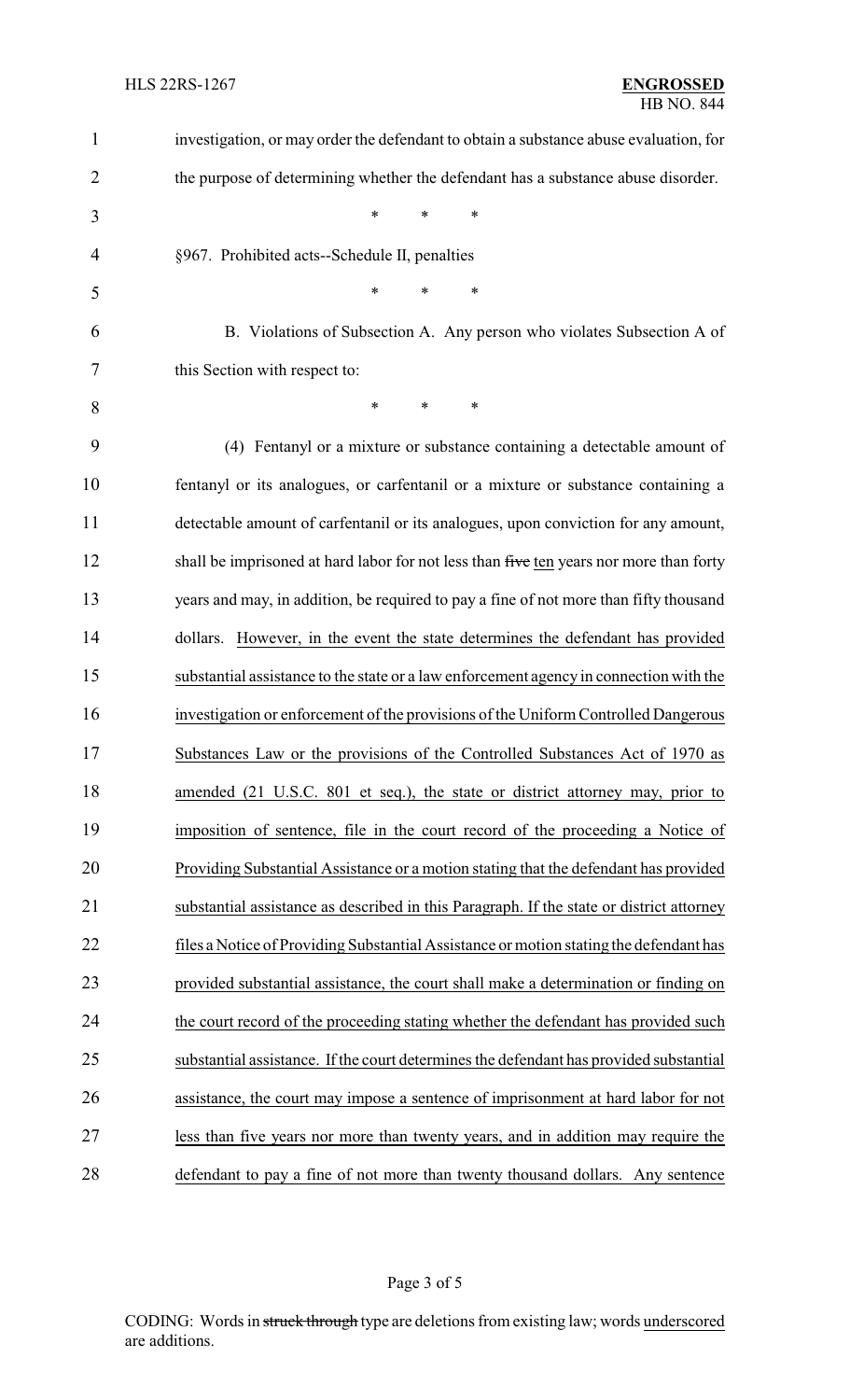| $\mathbf{1}$   | imposed pursuant to this Paragraph shall be served without the benefit of parole,             |
|----------------|-----------------------------------------------------------------------------------------------|
| $\overline{2}$ | probation, or suspension of sentence.                                                         |
| 3              | *<br>$\ast$<br>$\ast$                                                                         |
| $\overline{4}$ | Treatment for fentanyl or carfentanil addiction as a condition for<br>E.                      |
| 5              | probation.                                                                                    |
| 6              | (1) Upon conviction of Paragraph $(B)(4)$ or $(C)(4)$ of this Section, possession             |
| 7              | with intent to distribute fentanyl or carfentanil or possession of fentanyl or                |
| 8              | carfentanil, the court may suspend any sentence which it imposes and place the                |
| 9              | defendant on probation pursuant to Article 893 of the Code of Criminal Procedure.             |
| 10             | The court may order the division of probation and parole of the Department of Public          |
| 11             | Safety and Corrections to conduct a presentence investigation, or may order the               |
| 12             | defendant to obtain a substance abuse evaluation, for the purpose of determining              |
| 13             | whether the defendant has a substance abuse disorder.                                         |
| 14             | *<br>*<br>*                                                                                   |
| 15             | Section 2. This Act shall become effective upon signature by the governor or, if not          |
| 16             | signed by the governor, upon expiration of the time for bills to become law without signature |
| 17             | by the governor, as provided by Article III, Section 18 of the Constitution of Louisiana. If  |
| 18             | vetoed by the governor and subsequently approved by the legislature, this Act shall become    |
| 19             | effective on the day following such approval.                                                 |

## DIGEST

The digest printed below was prepared by House Legislative Services. It constitutes no part of the legislative instrument. The keyword, one-liner, abstract, and digest do not constitute part of the law or proof or indicia of legislative intent. [R.S. 1:13(B) and 24:177(E)]

| HB 844 Engrossed | 2022 Regular Session | Adams |
|------------------|----------------------|-------|
|                  |                      |       |

**Abstract:** Increases the minimum term of imprisonment for distribution or possession with intent to distribute heroin and fentanyl and carfentanil, and provides relative to the penalty for a defendant who provides substantial assistance.

Present law (R.S. 40:966(B)(3) and 967(B)(4)) provides that any person who distributes or possesses with intent to distribute a mixture or substance containing a detectable amount of heroin or its analogues and fentanyl or its analogues and carfentanil or its analogues, upon conviction for any amount, shall be imprisoned at hard labor for not less than five years nor more than 40 years and may, in addition, be required to pay a fine of not more than \$50,000.

Proposed law increases the minimum term of imprisonment from five years to 10 years.

Page 4 of 5

CODING: Words in struck through type are deletions from existing law; words underscored are additions.